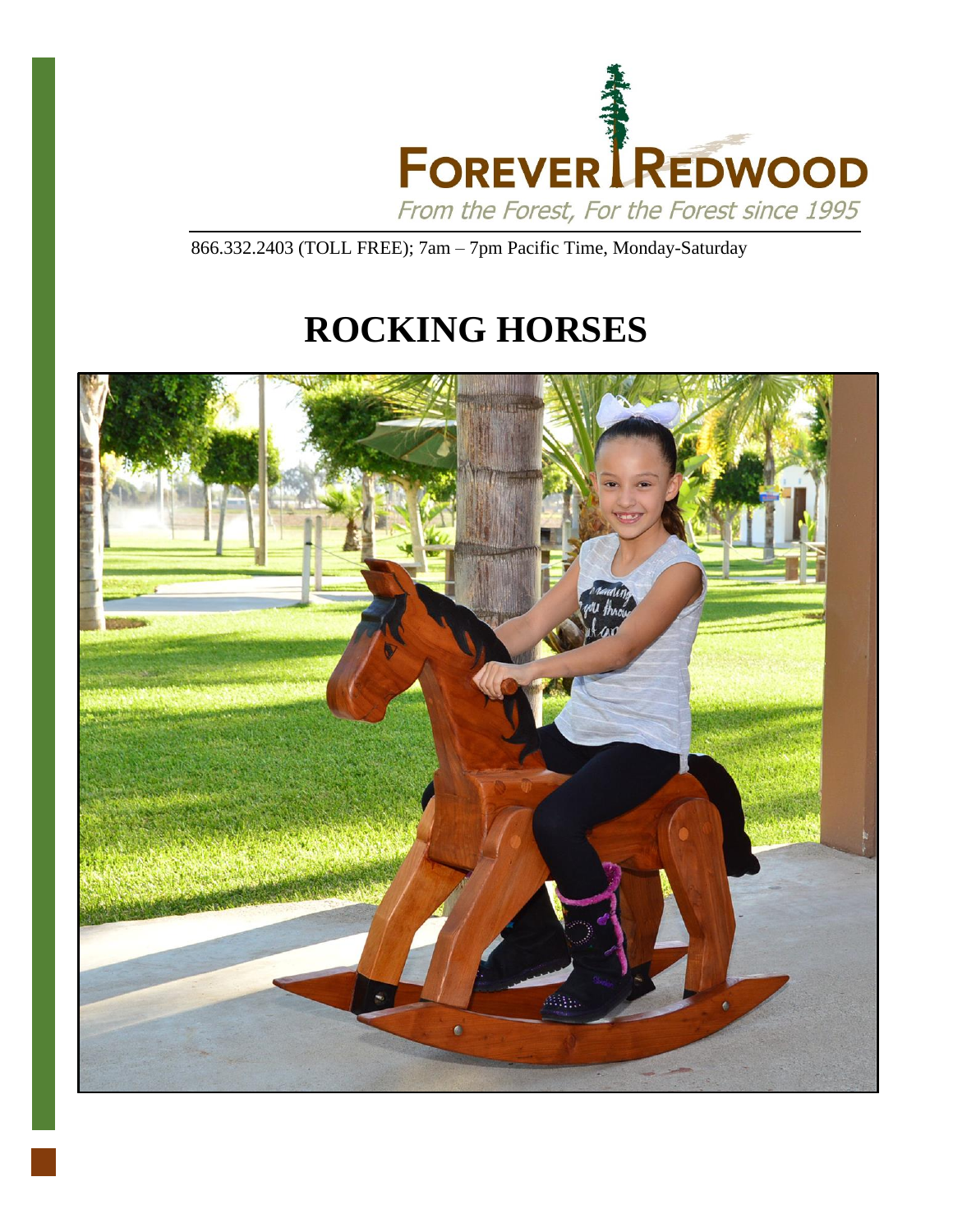# **CONTENT**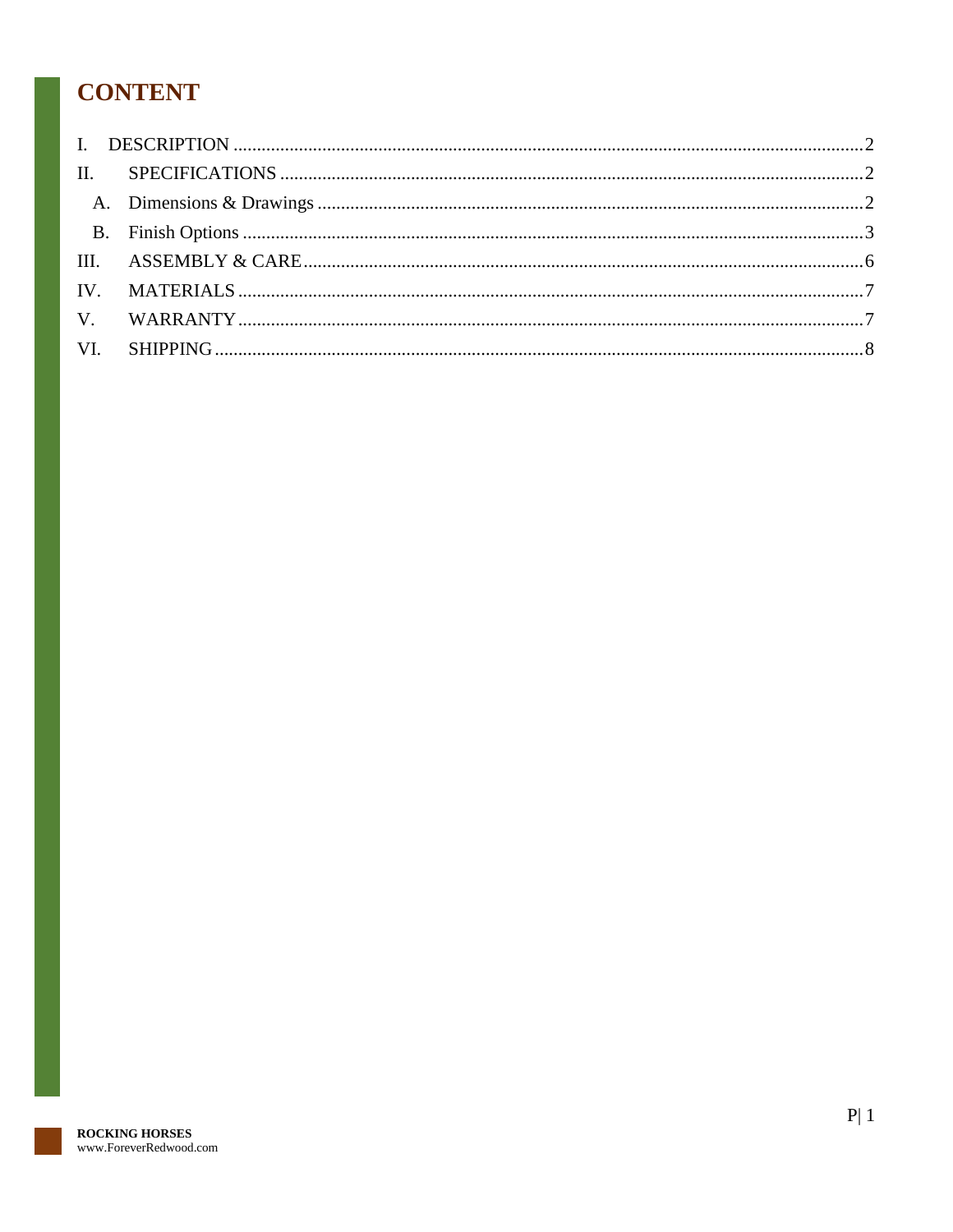### <span id="page-2-0"></span>**I. DESCRIPTION**

**A timeless favorite toy of all kids, our simple wooden Rocking Horse - a sturdy must have for your kids.**

- **Design:** Built to provide years of enjoyment for your kids and their children too!
- **Quality:** Solid expert construction with the finest woods and an eye toward safety.
- **Sizes:** Designed for children ages 3 to 5.
- **Customize:** Available in the stain and finish you choose under **More Options.**
- **Assembly:** Easy assembly ships in less than 10 parts. All hardware included.

### <span id="page-2-2"></span><span id="page-2-1"></span>**II. SPECIFICATIONS**

### **A. Dimensions & Drawings**

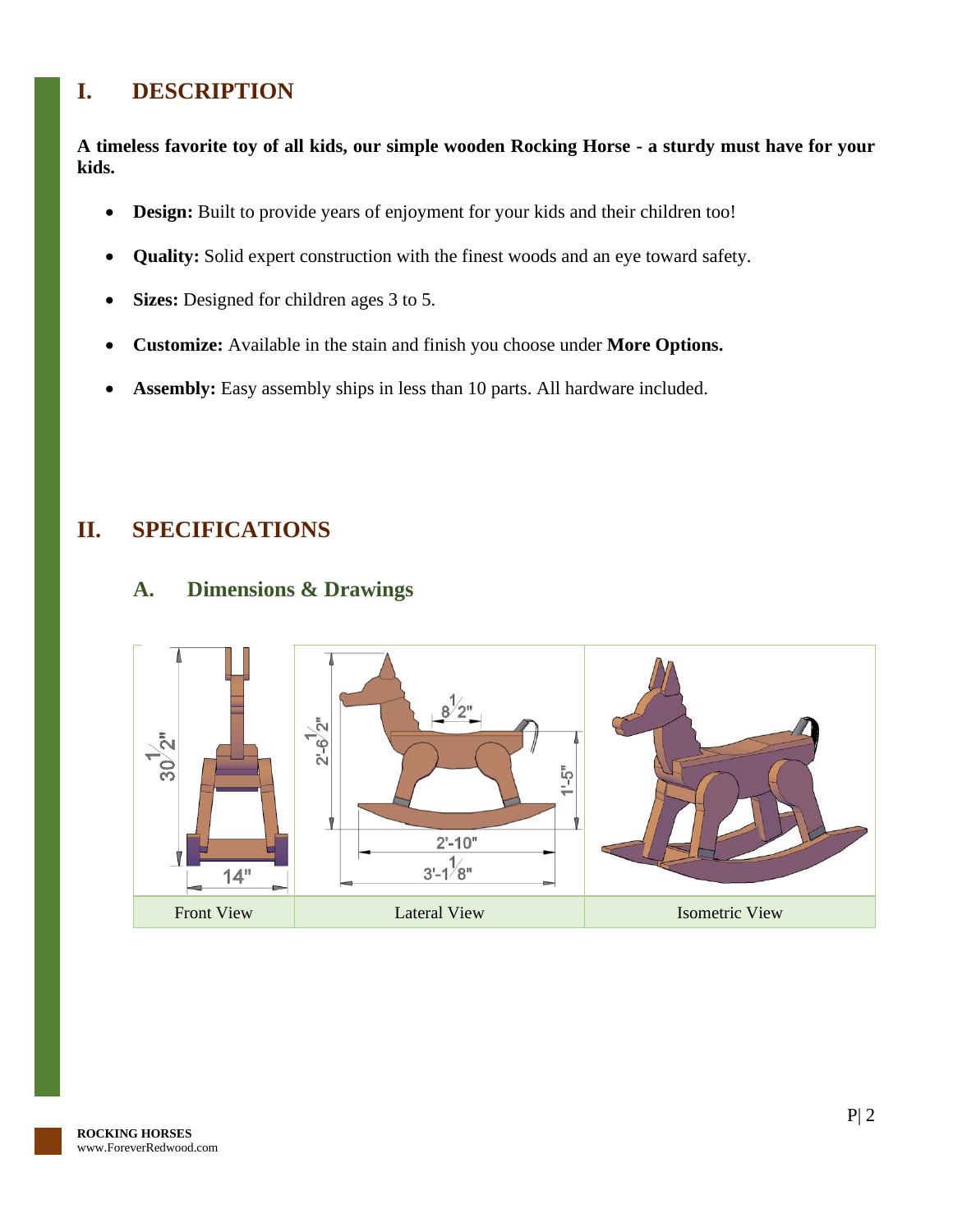### <span id="page-3-0"></span>**B. Finish Options**

All our furniture ships finely sanded to 220 grit for a smooth to the touch finish.

The most popular finish is our Transparent Premium Sealant. This sealant leaves your furniture looking natural and helps keep the beautiful wood surface colors from fading for several years. We use Sickens brand finishes because they are the best finishes on the market. For more information about our finishes and how to keep your furniture looking great year after year, please go to: [Care &](https://www.foreverredwood.com/redwood-furniture/care-finish/)  [Finish.](https://www.foreverredwood.com/redwood-furniture/care-finish/)

#### **Unfinished (fine sanding only):**

If you are applying your own stain or want the surface color to fade to a "weathered look" in a few months. We do not recommend you leave your furniture unfinished outdoors for any extended period regardless of wood quality. Outdoor weather changes constantly and it is best to at least seal the wood to protect it from consistently absorbing and losing moisture.

#### **Transparent Premium Sealant - Recommended for Outdoors:**

Below are the 5 grades of wood we offer with the Transparent Premium Sealant applied. The color tones shown are close representations of the color your furniture will look like. There is no extra charge for the Transparent Premium Sealant:

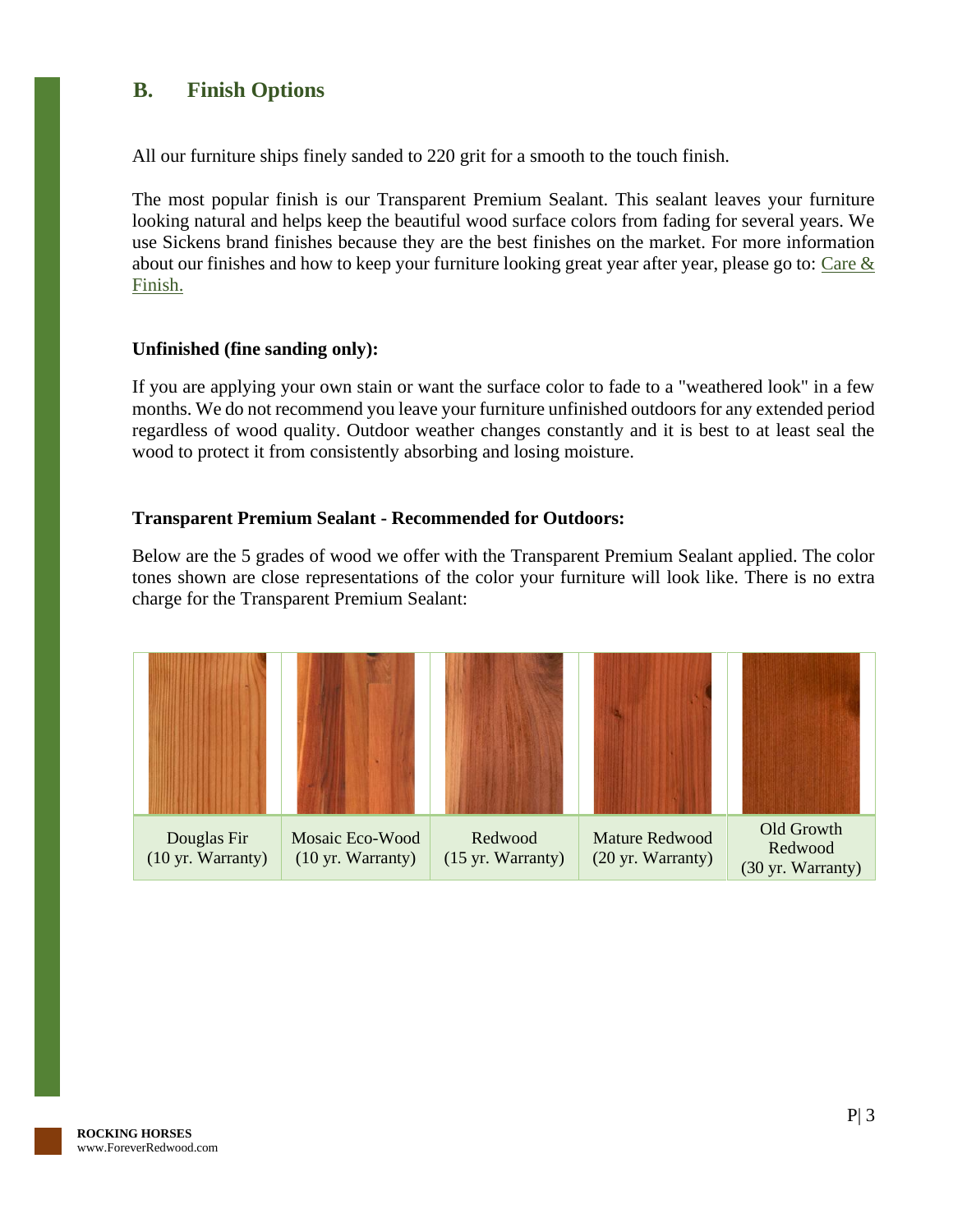We also offer the Transparent Premium Sealant with the following stains. There is a small charge for adding these stains because it increases the total amount of coats to 4 with the sealant as the final coats:



### **Tiger Stripe Effect**

Douglas-Fir when stained dark creates a "tiger stripe" effect as shown in this photo. It is beautiful and most customers love it. If you are looking for a dark consistent stain and do not want to see a "tiger stripe effect", please go with any of the Redwood grades for a more consistent stain finish.

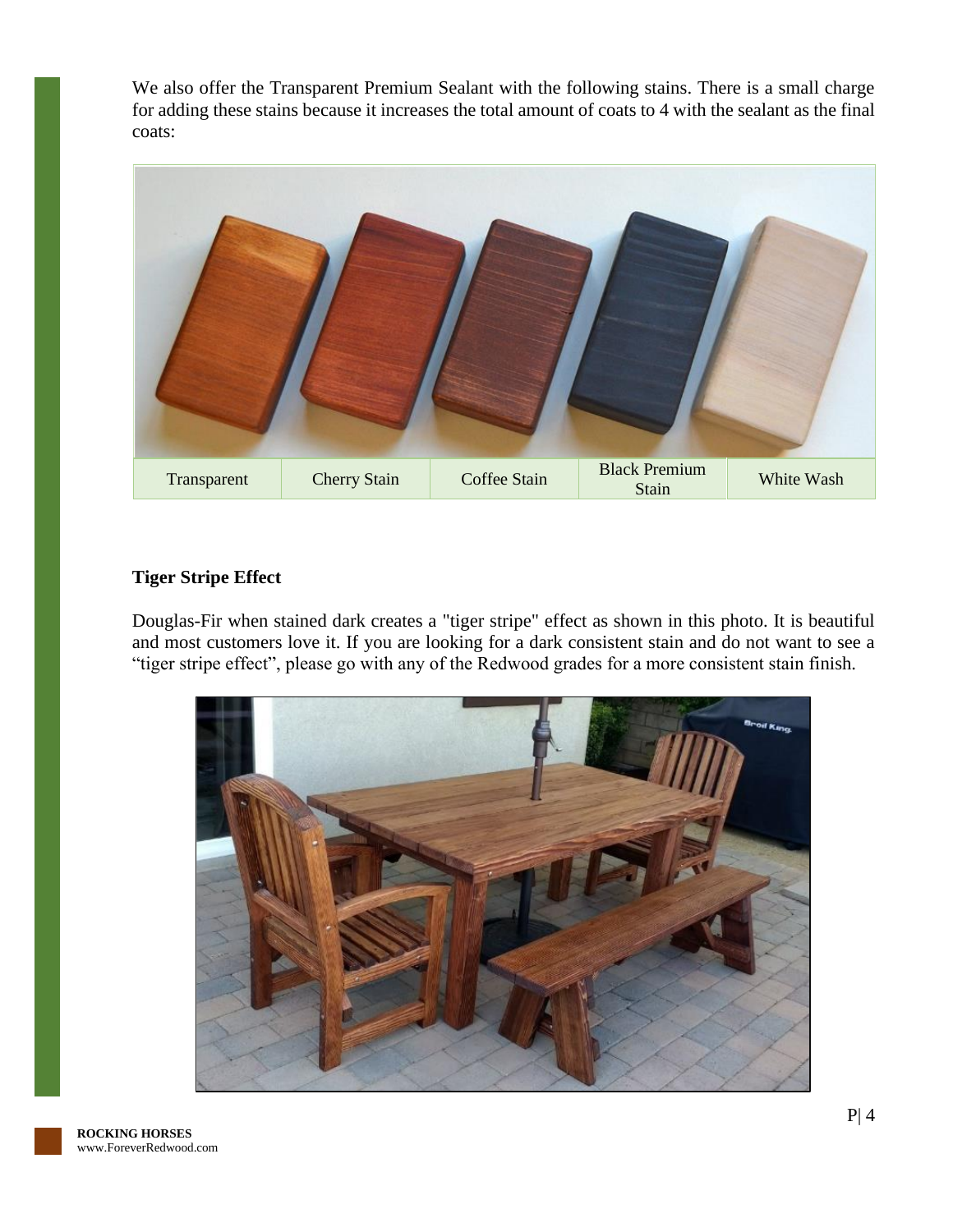### **Primers**

- **Off-White Oil-Based Primer:** If you are painting a light color. We apply two coats so that it is ready for one final coat.
- **Gray Oil-Based Primer**: If you are painting a darker color. We apply two coats so that it is ready for the final coat.

#### **Custom Paints**

Custom Paint Finish (go to BenjaminMoore.com):

Have Forever Redwood paint your order any color you like. We prefer to use Benjamin Moore paints because they make excellent quality products and offer a huge selection of paints and colors to choose from.



*Benjamin Moore: Black Stain, 2131-10*

First select the type of paint you want: [Benjaminmoore.com](http://www.benjaminmoore.com/)

Then click the colors tab and choose from the almost endless amount of colors offered.

Just select the Custom Paint finish option and in the Comment box enter the type of paint and the name and number of the color you would like. We will confirm your custom paint request within 24 hours of receiving your order and we will order the paint for you and apply per the specified directions. You only need to let us know the type of paint and the color name and number and we will do the rest.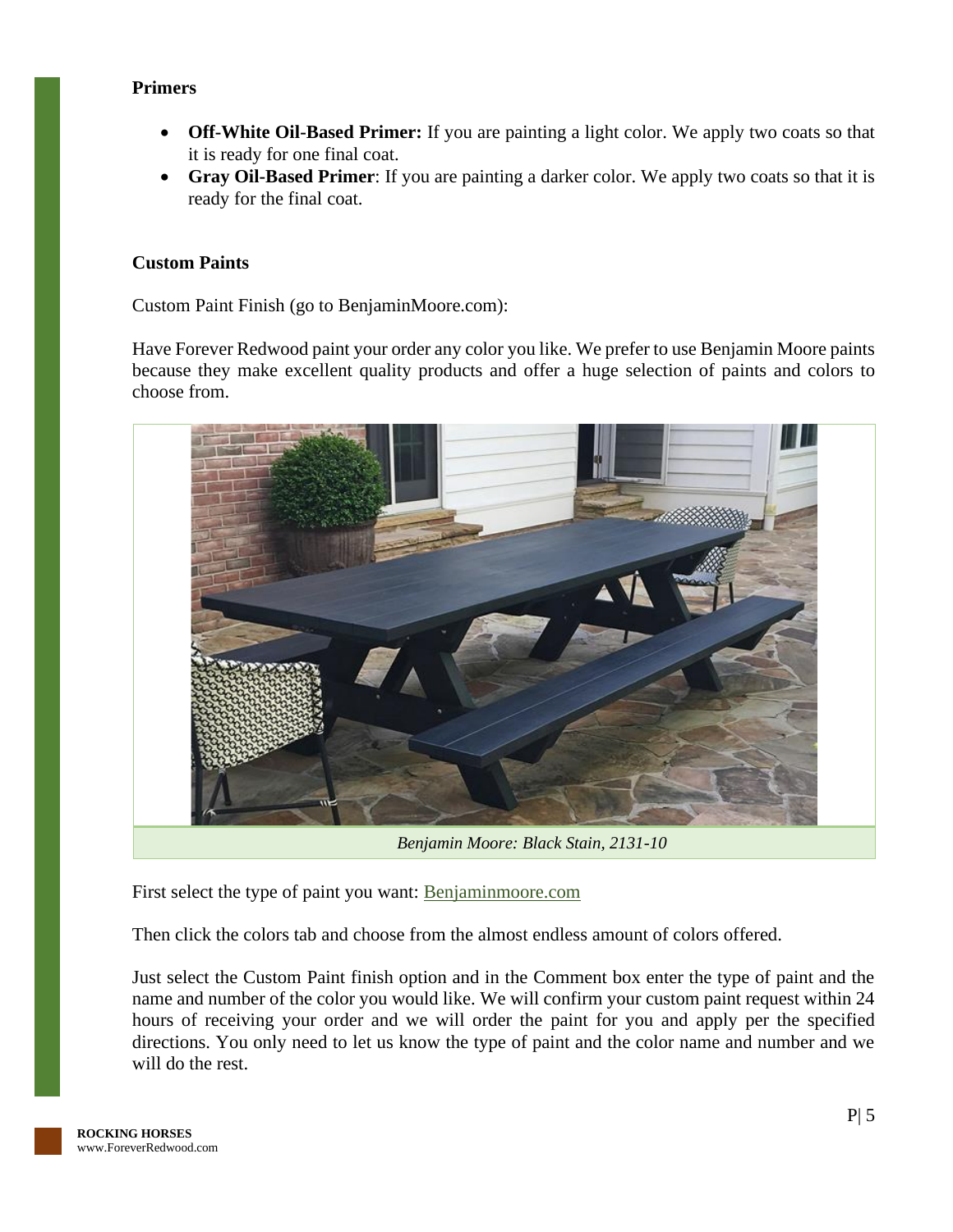### <span id="page-6-0"></span>**III. ASSEMBLY & CARE**

Assembly instructions for: [Rocking Horses](https://www.foreverredwood.com/media/pdf/assembly/Rocking_Horses.pdf)

### **All You Need is a Few Tools and a Friend.**

Assembly is best done by two people and usually takes about half a day to a day, depending on size. Pergolas need a ratchet wrench, a hammer and a ladder to put them together. In some cases, you might need a drill to attach the posts into concrete. As with all our products, we preassemble pergolas in our shop to ensure everything fits together. All hardware is included and all parts are clearly labeled before it is shipped. We also include detailed step-by-step instructions.

Take a look at our assembly instructions below for specific details. If you plan to pour concrete to hold the posts, the project will require an additional half day prior to assembly. Please do the concrete pour a few days prior to assembly to allow the concrete to cure.

### **Installation Help.**

Special talent is not required to re-assemble our pergolas. But, if you would like help, [just let us know.](https://www.foreverredwood.com/information/contact) We have our own team for installations in California, Nevada and Southern Arizona and a network of local contractors we recommend for farther afield.

**Care:** Your Forever Redwood Furniture will last for decades in year-round weather without maintenance.

Depending on the wood grade you choose, even with harsh year-round outdoor conditions, you can expect your furniture to last from ten to forty years without maintenance of any kind.

Being outside year-round is rough on any woods finish. The surface absorbs UV rays, pollution, constant variations in moisture and temperature and it also oxidizes. This is why most wood just doesn't hold up and the surface color slowly changes towards a silver patina over the years. But, with Forever Redwood, you don't have to worry. The silver patina is surface deep only (less than 1/64") and is not indicative of decay. Your set will last decades and is not compromised in any way by the surface color change. For example, we keep our display items as is without refinishing to show off this natural aging (we like the patina!).

Although Forever Redwood is maintenance-free, we recommended you take a few minutes as needed to clean by either hosing down and/or brushing/dusting away accumulated debris (no soap or chemicals needed). If you'd like to keep your set looking its best for decades, please go to: [Care and Finish.](https://www.foreverredwood.com/redwood-furniture/care-finish)

### **Keep the colors looking vibrant for decades.**

A quick power washing every 5 to 10 years clears away the accumulated grim, UV surface burning and the old sealant in a few minutes. When power washing be careful not to spray close to the surface or you may cut into the grain of the wood. Once dry, go over any rough spots to smooth out and ready for sealing. You'll need \$2 and 10 minutes to do it. Pick up 2 sheets of sandpaper (one 100 grit and one 220 grit). Go over the spots with 100 grit for ten strokes or so and dust off. Then do the same with the fine 220 grit. Redwood sands easily. Dust off and you're ready for sealing.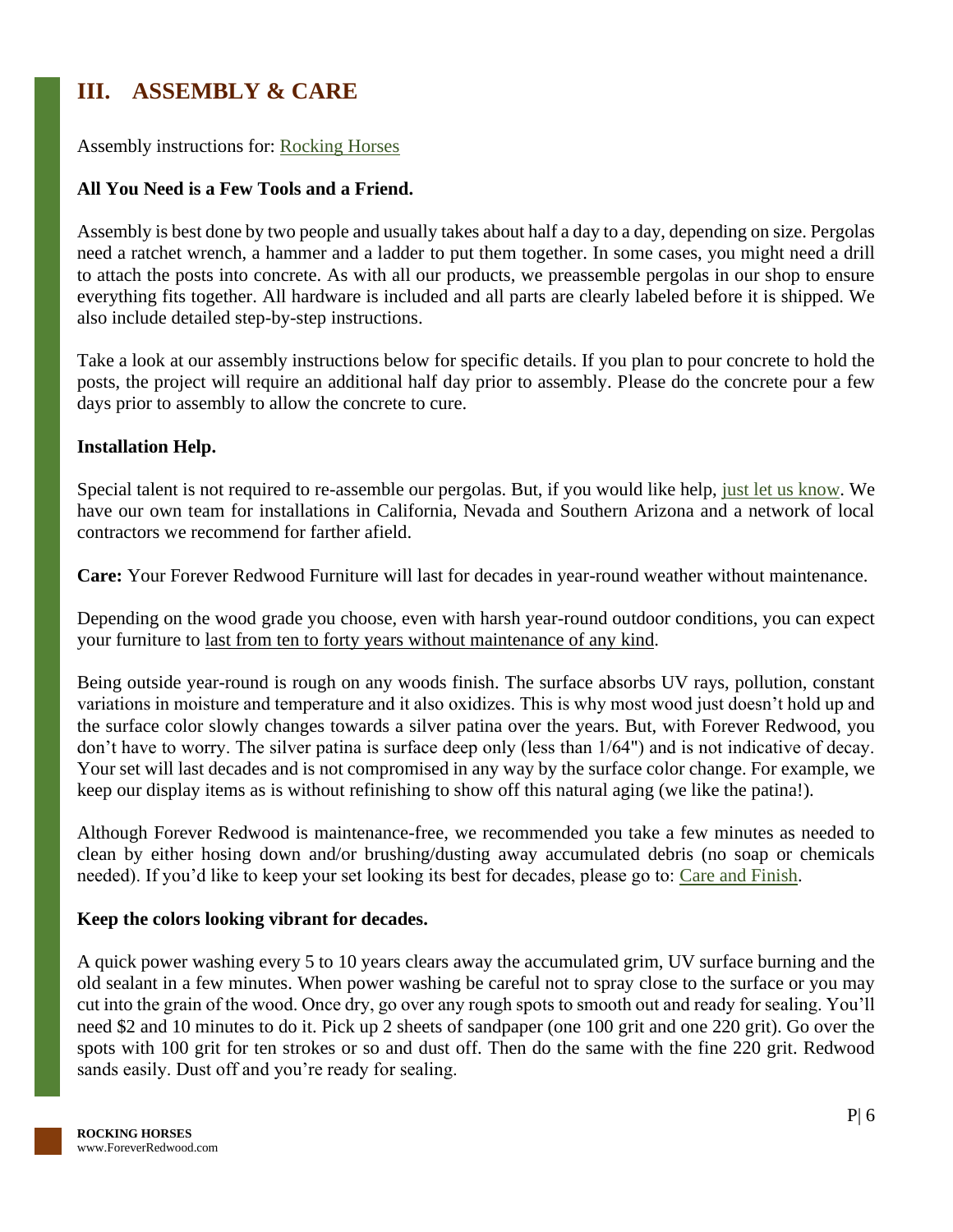For best results, sand in the direction of the grain (same direction of the growth lines in the wood). For example, on a picnic tabletop, sand in the lengthwise direction of the boards. After sanding, choose any stain/sealant you like. Redwood takes well to most.

### <span id="page-7-0"></span>**IV. MATERIALS**

The secret to outdoor longevity begins and ends with the wood. We use generous amounts of the most decay resistant wood available. We encourage our customers to compare photos of our items side by side with any competing product. Thickness counts. Furniture that is thin and light simply won't last in the year round weather.

To keep your furniture beautiful, we use only stainless steel hardware and the highest quality stains and sealants. We use only the Sickens brand of sealants.

Our primary customer has always been the homeowner that appreciates spending a bit more for quality that will last decades.

Our products are installed with organizations that appreciate longevity like the U.S. Forest Service, U.S. military installations, State and City parks, golf clubs and hotels.

We are favored by many landscape architects and contractors because they can count on exceptional quality and quick personal service to complete projects.

We build each item by hand. This insures your set is finely finished and carefully inspected. Old-fashioned hand building also allows us to adjust the size or design of any item to fit your needs.

Because we are a forestry company, we can offer 5 exceptional wood grades to choose from our carefully managed forests with warranties of up to 30 years against decay in any weather. [Click for more about our 5](https://www.foreverredwood.com/redwood-furniture/wood-grade/)  [wood grades.](https://www.foreverredwood.com/redwood-furniture/wood-grade/)

# <span id="page-7-1"></span>**V. WARRANTY**

Wood decay is warrantied up to 30 years depending on the wood grade. No other outdoor furniture manufacturer has warranties like this. The key is the excellent quality of our wood and the extra-thick timber designs of all our pieces.

### **Wood Grades and Decay Warranty:**

- Douglas-fir: 10 years
- Mosaic Eco-Wood: 10 years
- Redwood: 15 years
- Mature Redwood: 20 years
- Old-Growth Redwood: 30 years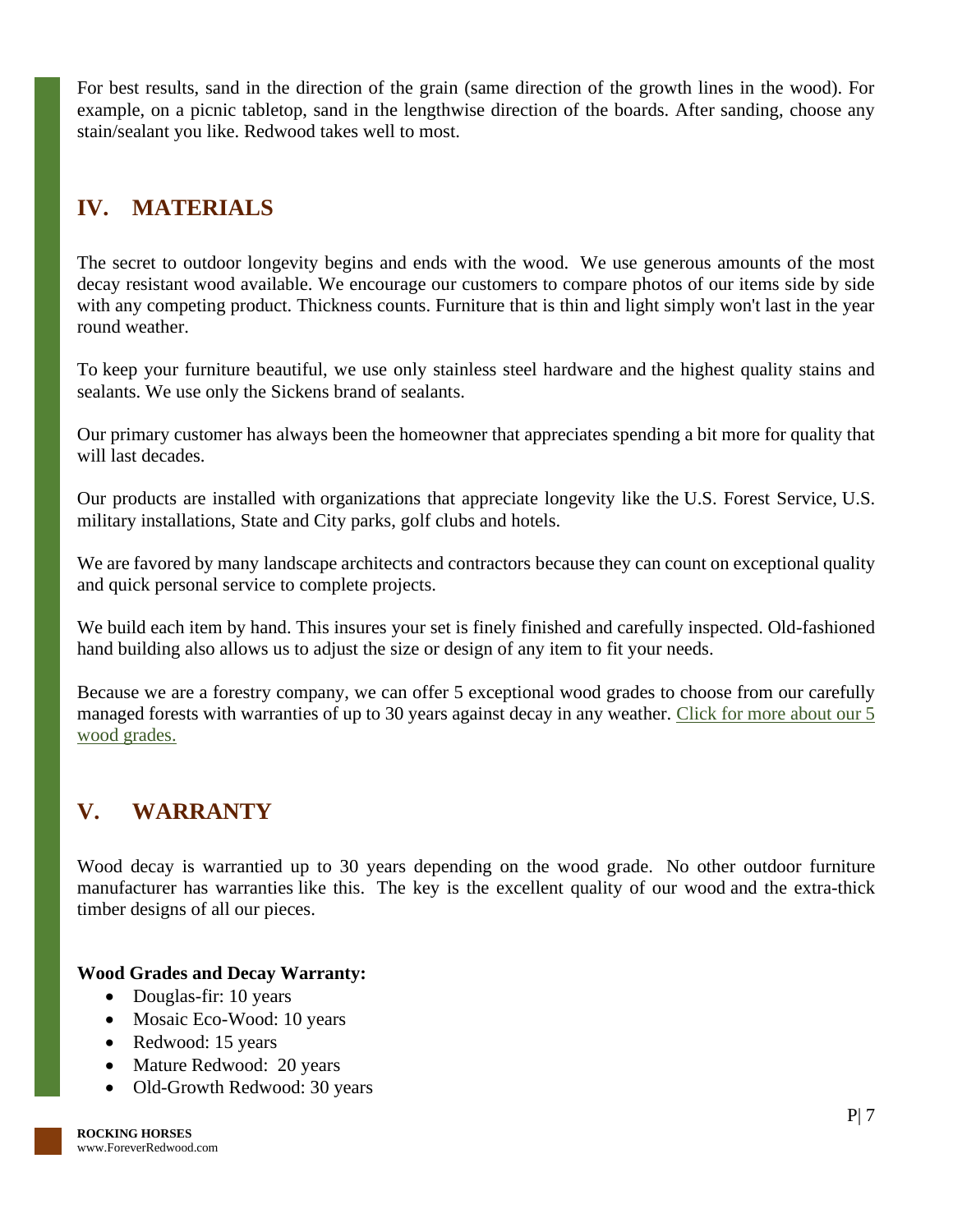Forever Redwood stands behind its products. We are committed to quickly resolving any issues that might occur. For more information please see our [Warranty](https://www.foreverredwood.com/redwood-furniture/warranty) page.

## <span id="page-8-0"></span>**VI. SHIPPING**

### **We offer 4 Shipping Options in the U.S.:**

- Rush Shipping (ships in 3 weeks).
- Priority Shipping (ships in 6 weeks).
- Standard Shipping (ships in 10 weeks).
- Free Shipping in the Continental U.S. (ships in 14 weeks).

### **Notes for Orders requiring drawings or approvals:**

All Shade Structure orders (Pergolas, Pavilions, Gazebos and Arbors) require drawings to make sure all details are agreed upon prior to building and to give our customers the ability to customize their structures to meet their needs. We also sometimes make custom changes to Swings, Planters, Benches, Tables and other standard production items per customer requests. If your order has a custom detail or is a shade structure, you will receive your first drawings via email within 5 business days of receiving your completed order with a deposit.

We will go back and forth with you as needed to fine tune the design to your liking prior to building it. Once you sign off on your drawings, your timeline for shipping will begin. Please keep this in mind. If you need a Rush Order and also drawings, it is best you call in your order so that we can organize ourselves to both complete your drawings on an expedited basis and meet your shipping deadline.

**Yes, you can have free shipping plus save 3% off your order!** We carefully hand build each Forever Redwood item. When you choose a longer ship out date, you give us more time to build. This lowers our cost and we pass the savings to you. If you choose the Wait & Save Shipping option and prefer we ship out on a specific date (up to 6 months in advance), just enter the date in the Comment Box at Checkout. If no note is included, we'll ship in 3 months.

Orders ship from San Diego, CA. Add 3 to 6 business days transit time (depending on location). We ship to any country. Canada orders ship in 6 weeks. To see Canadian shipping costs, just add item to cart.

For orders outside the U.S. or Canada, just enter your country in the shipping information section at checkout or in the shopping cart to see your freight cost. We ship outside the U.S. or Canada in 6 weeks. For all international shipments, the shipping companies handle any customs paperwork and then contact you to arrange delivery.

**Assembly Service Available Nationwide:** All orders over \$3,000. in size can choose to have Forever Redwood assemble for you. Just choose White Glove Service in the Shopping Cart or at Checkout. For more information on White Glove, please go to: [WHITE GLOVE.](https://www.foreverredwood.com/white-glove/)